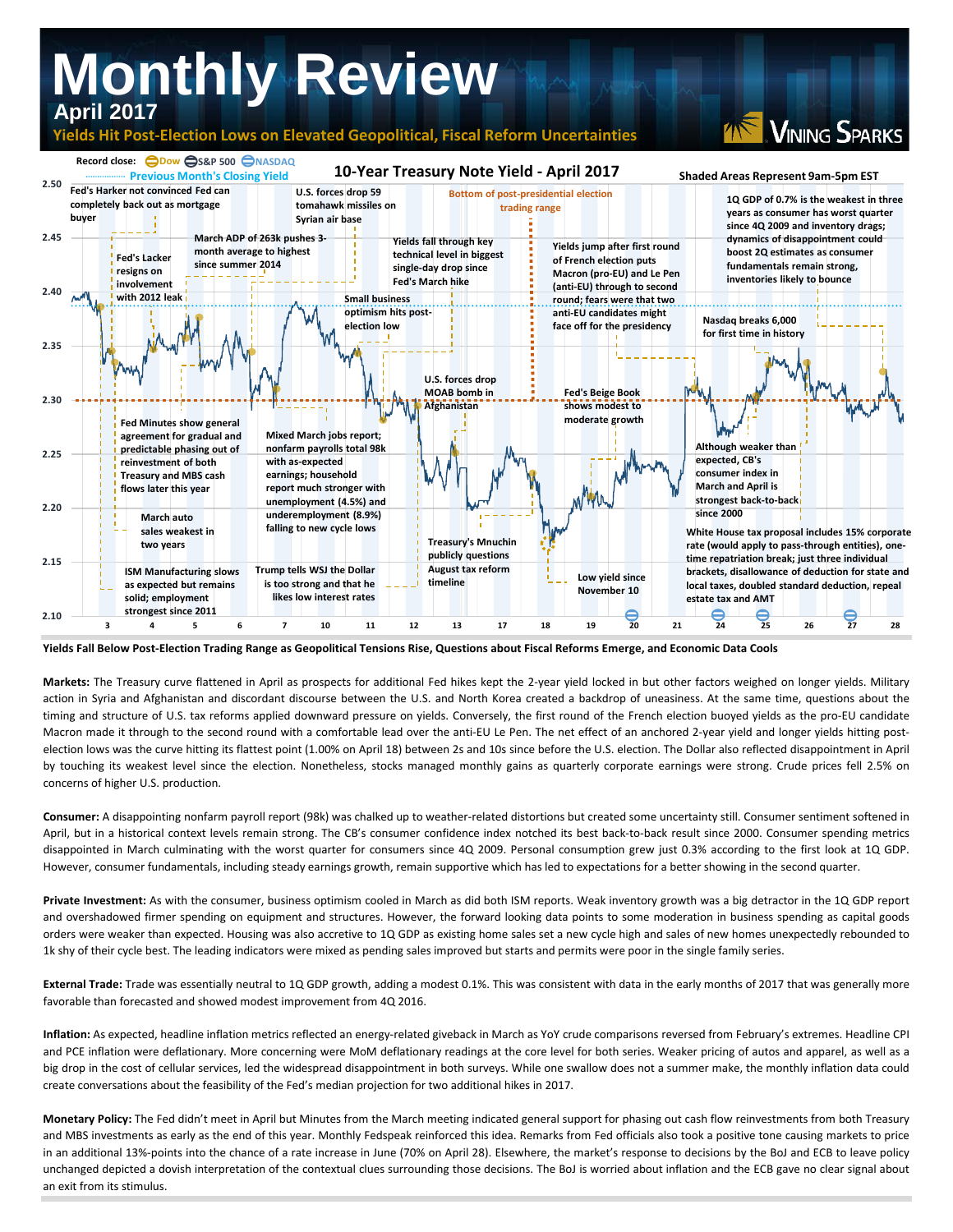## **Monthly Review April 2017**

**Righta Hit Post-Election Lows on Elevated Geopolitical, Fiscal Reform Uncertainties** 

**VINING SPARKS**